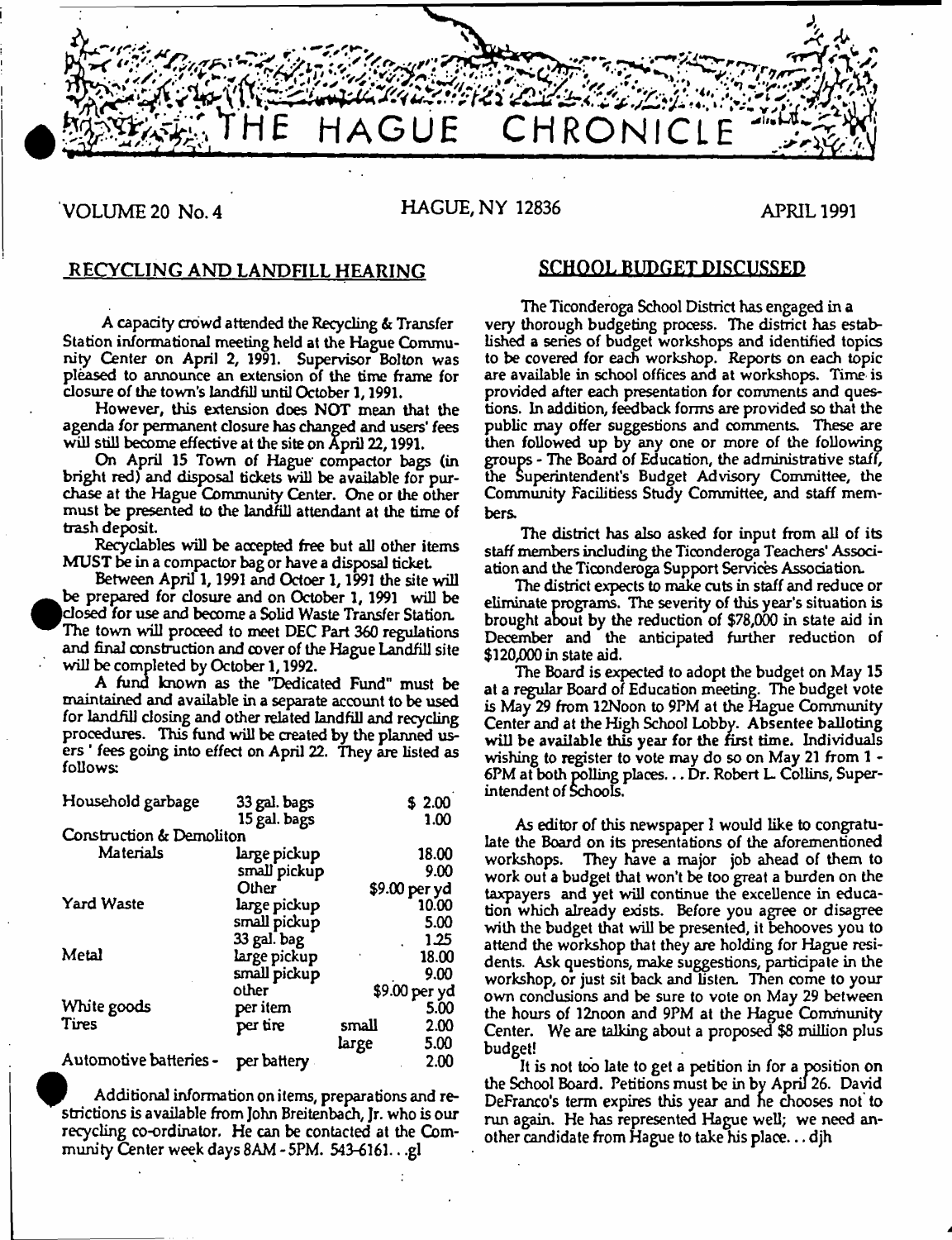# HAGUE HISTORICAL SOCIETY

The Hague Historical Society holds its April meeting on Friday the 19th at the Hancock House in Tieonderoga in a joint meeting with the Tieonderoga Historical Society. This will be the third annual dual meeting of the two societies.

The hosting Ticondoeroga Society is providing a covered dish supper at 6PM and the program will begin at 7:30PM. The program, by the Hague Society, is titled 'The Silver Bay Boys' School" and will be presented by Ethel Andrus and Robert Cole. Memorabilia to be shown will include photos, yearbooks, daily schedules and a series of slides of old photos. An unusual type of schooling will provide an unusually interesting evening. The public is invited to attend the program.

The May meeting will be 'The Rent Wars" which is  $\omega$ bout the tax revolt just after the American Revolution in the upper Hudson Valley Region. Past president and Historian Ethel Andrus will discuss this topic. All are welcome... RC

# HAGUE SENIOR CITIZENS CLUB Ethel W. Andrus

The next meeting of the Hague Senior Citizens Gub will be held on Tuesday, April 23. Preceding the meeting we will car-pool to the Schoolhouse Restaurant for lunch. Sign up for this prior to April 22 by calling 543-6161 and leaving your name with Bertha or Diane. The "lunch-bunch" will leave the Community Center parking lot at 11:30AM. People needing rides should leave word when phoning in reservations. Following the meal we will return to the Community Center for our business meeting.

NOTE: Our very own Dottie Henry will be honored at the Warren County Senior Gtizens Council luncheon to be held this year at the Silver Bay Association on May 16 at 12 Noon. Reservations may be made by phoning 543-6161 BEFORE APRIL 18. Choice of entree (roast beef, fish or chicken) should be indicated when making your reservation. The cost of any entree is \$8.50, which The cost of any entree is \$8.50, which includes everything. Checks should be made payable to Ethel W. Andrus, and mailed to her at Silver Bay, NY 12874. When the total number of reservations are submitted to the Council, Ethel will submit one check to cover all reservations to the Council. This luncheon is open to any senior in Warren County. When the total number of reservations are submitted to the Council, Ethel will submit one check to cover all reservations to the Council. COME OUT FOR HENRY, COME OUT FOR HAGUE.

# HVFD'S LAST (?) RUMMAGE SALE

Once again Ida May and her staff of devoted workers have pulled off the impossible. Despite inclement weather which prevented many shoppers from attending, the ladies earned over \$1300 for the fire Department. A food sale table was mighty popular.

Ida, who has given many, many hours of her time over the years to putting on rummage sales, and who has not beeen at all hesitant into commandeering her family into helping, says that this is ABSOLUTELY her last one! And who can blame her? By the time several weary women had spent over a week of sorting, pricing, stacking and then re-folding and re-stacking and finally, cleaning up, and of getting to the Community Center over less-than-ideal roads, they, too, were in complete agreement wtith Ida.

The Fire Department wtishes to thank Ida and her staff for another successful sale. Thanks to those who donated items, who took time from busy lives to bake for the food table, to those who donated trucks to cart off the unsold items, and to the men of the fire company who showed up to help with the cleaning up.

All praise to this community effort and to Ida who stage-managed it so successfully....  $ewa$ 

# CUB SCOUT PACK 21 NEWS Karen Costello

Ole! Scouts were shouting as they celebrated their first Blue and Gold Banquet, Mexican style. On Saturday, April 5, the Cubs and their families gathered at the Community Center to feast on tacos and fixings and to celebrate their achievements. The dinner was delicious, thanks to all who helped bring it together.

Den #2, the Webelos, received their official caps on which to display their activity pins. The Artist badge was awarded to Chris Frasier, Dave Fitzgerald, Nate Lawrence, Thor Gautreau, Craig Smith and Jim Ward. The Gtizenship badge will be proudly displayed by Thor Gautreau, David Fitzgerald and Nathan Lawrence, three fine citizens! These fellows conducted interviews wtith some of our town officials to help earn this badge. Working on some supervisor material!

Den #3 had worked together to complete their Wolf rank and all received their badge and gold arrowpoint. This included Josh Plass, Ryan Lawrence, Stephen LeBarron, Tyler Wells (2 silver points, too), Kevin and Kenny Stonitsch (who both racked up 4 silver arrowrpoints as well!). Congratulations!

Den #1 boys received a special accessory to their uniforms, a genuine bear daw necklace. Thanks to Mr. Serdinsky, our local taxidermist, we acquired enough daws to make these (with the help of Dennis Trombley and Rick Stonitsch) to add beads to signify progress toward Bear rank. Our first Cub in Den #1 to reach this was Adam Williamsen, also earning a gold and silver arrowpoint. Way to go!

The Tiger Cubs displayed their artistic talents wtith their "paper bag pinatas." A highlight of the evening was the chance for each child to take a whack at the two real pinatas (Good stress reliever).

The Cubs have all received a model sailboat kit to build & race in our "Raingutter Regatta" in May.

Thank you all for your refundable bottles and cans. Remember to separate garbage and recydables.

ITS OUR ONLY EARTH!

RUMMAGE SALE to be held at Church of the Cross Parish Hall, Champlain Ave., Tieonderoga, NY on May 3 from 9 -2PM

QUESTIONS ABOUT WASTE REDUCTION OR RECYCLING? Call the Warren County Recycling Hotline: 792-3379. 4/91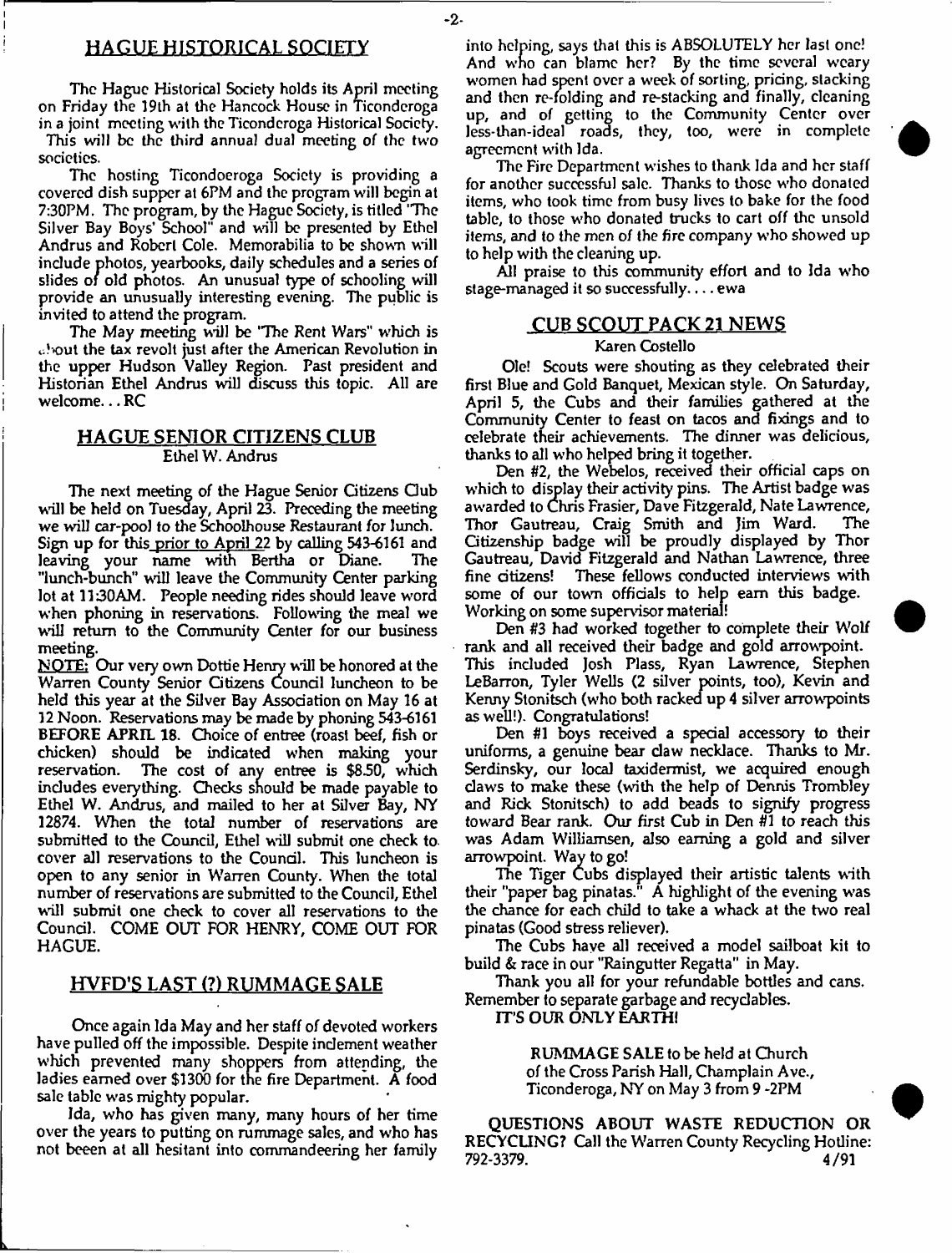Due to lack of agendas the March 28 meeting of the Zoning Board of Appeals and the April 4 meeting of the Planning Board were cancelled.

# TOWN BOARD MEETING - 4/9/91

Before the regular business meeting was convened the privilege of the floor was granted to Mr. Rudolph Meola, Adm. Asst., Ticonderoga School System. He addressed the board with relation to using the Town Center for sjx weeks during the summer for the school's summer enrichment program, since the two schools in Ti will be under construction and will be unavailable this summer. The board will take it under advisement.

Mr. Jim Ward, Jr. addressed the board in relation to consideration of the charges which the town has instituted for the landfill, particularly as it applies to the commercial establishments. Mr. Bolton appointed a committee to look into the matter and come up with some recommendations. The committee consists of: Jim Ward, Jr. Chairman, Alice Patchett, Dave Martucci, Steve Priore, Dick Frasier, Martin Fitzgerald and John Breitenbach, Jr.

An hour's discussion followed on this subject before the regular meeting was called to order.

Mr. Harold LaRose, Hague Town Assessor gave a quarterly report, which follows this article in its entirety.

Under Communications and Petitions: a note was received from the Winter Carnival Committee thanking the board for its cooperation in the success of the 1991 ^JA/inter Carnival. \$2,000 was turned over the Mary C. este Scholarship Fund as a result of the carnival.

Pat Moore, daughter of the late Mr. Aaron Middleton wrote a note of thanks to the board for their kindnesses and those of the community in the death of her father.

Tieonderoga Central School District Budget Workshop will be held at Hague Town Center on April 29 at 7:30PM. The community is urged to attend.

HUD has sent a memo stating that funding will be available for those interested in applying for a HUD grant.

A' letter from DEC Commissioner Jorling stating that NYS has received \$226.5 million grant from EPA, making nearly \$800 million in low-interest SRF loans available in the 1991-92 fiscal year. The next pooled financing for municipalities under the SRF Program is expected this spring.<sup>"</sup>I look forward to working with you to provide your counties, cities, towns and villages with low-cost financing for water pollution control projects through the SRF in the future., Mr. Jorling stated.

A letter from Tom James requesting that the town look into purchasing North Pond from Dixon Crucible.

Under New Business: There IS\_ a local law on littering. This law will be enforced.

Three resolutions were passed: #6 - regarding ice and snow removal contract with county. Rates were raised to take care of the 9.020 miles of county road. #7 - Polling place has been established at the Community Center in Hague. #8 In opposition to Real Property Tax Law 987 quiring the sending of a late tax notice.

Motion was made, and unanimously carried to adopt the landfill fees. This followed a discussion as to whether it should be done in light of the committee appointed to study the fees in regard to the commercial establishments. The board assured those present that the fee structure could be amended at any time... djh

## APRIL REPORT ASSESSMENT OFFICE Period Covered 1 January thru April 1, 1991

Most of the month of January was spent sorting thru **various piles of papers, files, and other assessment records found** lying around the assessment office - all items found and **identified were filed in their proper locations or if unidentifiable were boxed for future investigation.**

**A complete check of the assessm ent records in late January indicated that a large majority of the records were incom plete** with many items being non-existent. A complete reissue was **called for from the Warren County computer of ICS (Inventory Control Sheets) - FCS (File Content Sheets). A review of these indicated FCS sheets with incorrect locations, descriptions and other minor omissions and discrepencies generally not affecting** the current tax roll itself. However, the ICS sheets, which **indicate the inventory of each property that is stored in the computer system and will be used to establish values for the year 1992 revaluation were, for the most part, incomplete, erroneous or non-existent (many parcels had not been entered into this system).**

**A check of other information on the computer files indicated that no sales file had ever been created, no neighborhoods were on any computer files, 149 properties had no inventory at all and 426 properties had incomplete or invalid entries, it also indicated** that 63 parcels were not on the file at all and there were no **commercial properties listed.**

A check with the New York State Department of **Equalization and Assessment Division of Local Assessment Services regarding their knowledge of Hague's revaluation status indicated in part that neighborhoods had been established and were listed on the tax maps, also that commercial properties had been or were being collected. I requested information regarding the status and location of this and other information from one of** the former elected assessors and was flatly refused, his **statement to me being "they made their bed, let them lie in it."**

Building permits for 1989-90 that were found or provided were reviewed and it was found that of those completed or partially completed many had not been valued, recorded or **entered on the computer file for the 1991 tax roll. At this point in** time (March 4th) the Lindquists were gracious enough to offer **their services to collect the information necessary to update the records and files relative to new construction. This data has been collected and valued for the 1991 tax roll. It has not yet been entered into the computer for the reval.**

**In late February the Town Attorney requested that I review** the State of New York petitions for Article 7 proceedings against **the Town of Hague which had been pending for the years 1987** thru 1990 and included 70+ parcels. He asked that I have my **reply ready for a meeting in Albany on March 13,1991. This was** done, the meeting was held and a tentative agreement was **arrived at. A followup meeting will be held later in April.**

**One informational m eeting has been held relative to the revaluation project with at least two more to be scheduled later in the year.**

The revaluaton project itself will move into high gear with **neighborhood delineation and sales file building heading the list** of things to do. Alison Craig has volunteered her time to assist **me with some of the neighborhoods.**

**These two items plus the State's Article 7 s and the beginning of a systematic check of all property record files for errors ana** omissions by tax map number sequence will occupy us for some **time.**

**Ann Johns is now working in the Assessment office and is proving to be a most welcome addition.**

**Shortly - April 15th, Wayne McCarty w ill be joining us to start the Commercial Data Collection, his length of stay is at this time unknown.**

**(Cont. on page 4)**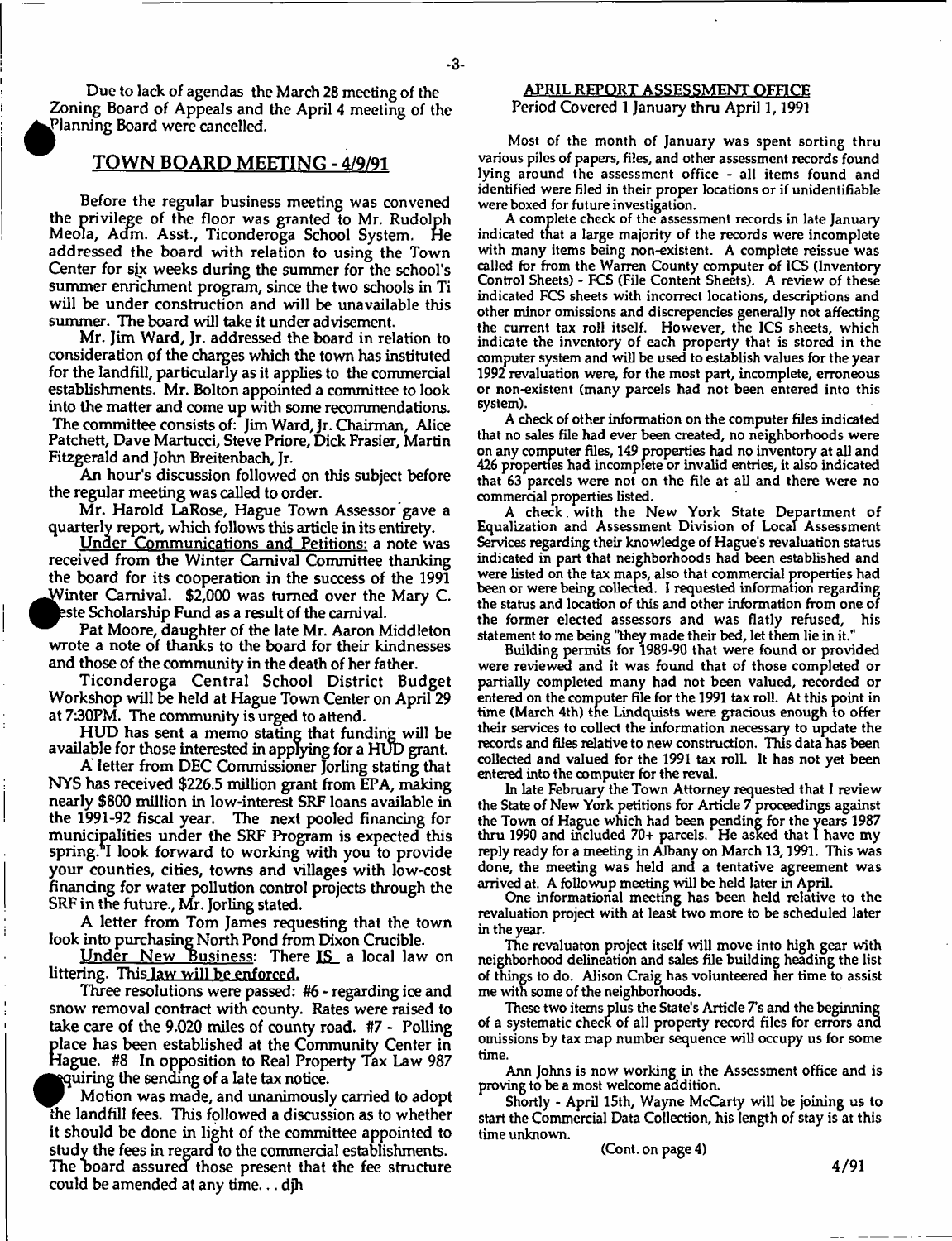### **(Cont. from page 3)**

**The progress that has been accomplished to date could not have been done without the willing and cheerful help of both Bertha and Diane, and 1 would publicly like to thank tnem both for their cooperation. John Breitenbach has also been of great help and 1 would also like to thank him.**

**So far it has been a busy but interesting three months. . . . Harold A. LaRose, SCAA, Sole Assessor**

#### **IN DEFENSE - WITH RESPECT**

**This is an open letter to the residents of Hague in hopes that** we can defend the assessment administration of former **chairman Clifton Frasier whose administration has come under criticism at two recent public meetings.**

**We find ourselves in this awkward position due to the statements m ade by the town's newly appointed sole assessor, Harold LaRose. We consider this attack upon a predecessor's administration, who can no longer defend himself, to be** improper. We can only address a few issues due to space **constraints.**

**Mr. LaRose claims that he had to do a lot of filing and searching for office materials. Typically in a working office, files presently being worked on and reference materials are kept close at hand. Working habits differ from person to person, therefore it is the new assessor's responsibility to arrange the office in a manner which suits himself, rather than criticize his predecessor. The assessing activities for the Town of Hague were ceased soon after "Slip's" death, by order of Supervisor Bolton in a letter dated November 2 1 ,1§90; therefore the working office of Clifton Frasier was left intact and not prepared for transition.**

**Mr. LaRose has claimed that there are update file errors. It must be emphasized that property assessments were not based on the new files, as Mr. LaRose can confirm. These errors can result from poor keypunching at the state and county offices, built-in rejections in the computer program and occasional clerical mistakes. The assessors were fully aware of these errors on the computer print-out reports and were going to make corrections when time permitted, prior to the production of an updated assesment role.**

**It appears that Mr. LaRose's job will be made much easier than his predecessors through his appointment and strong backing by the town board, which delayed an update project three times in four years.**

In closing we believe that Mr. LaRose should be grateful **that: as a non -Hague resident he was awarded the position, he has a secretary ana three field date collectors, and the assessors office may finally receive its long awaited access to a computer. Former members of the Board of Assessors: Clinton Frasier**

**David Martucd**

# CHAMBER ANNOUNCES 1991 BASS TOURNAMENT

Hague will again host the NYS Bass Federation's "Opener" Tournament on June 15 and 16, 1991. The weekend will see fishermen and their families enjoying a fun-filled weekend of practice fishing, sunning on the beach, enjoying area attractions, dining at the now-famous Saturday night Firemen's Steak Roast, and participating in the actual Tournament.

Both the BASS Federation and the Hague Chamber have agreed to aggressively pursue methods of improving the release of fish. The Chamber is currently working on a special fish release program to return the bass to deeper waters. This program is anticipated to be operational by the Tournament this June. BASS Federation President Mike Zazulli reflected that this new program shows the degree of commitment by both Hague and the Federation to protect the fish. The Federation has had an enviable record of 98% live release during the past nine years.

Town Supervisor Dick Bolton has echoed the sentiments of the Chamber, stating, "We look forward to the Federation "Opener" each June. There has been an excellent relationship with the Federation, and we look forward to many years of continued "Openers."

... Kathy Santaniello

## NATURE NEWS Laura Meade

Peepers are "peeping", cardinals are whistling from treetops, phoebes are building nests under eaves, driveways are muddy, bluebirds (and tree swallows) are invetigating nest boxes, beavers are constructing dams, thunder and lightning and heavy rain enliven the night, Lake George is ice-free, and fishermen are casting for salmon at the mouth of Hague Brook. It's SPRING!

As of April 9, the unusual summer-like weather caused coltsfoot, hepatica, bluets and one trailing arbutus to bloom ahead of schedule on the hills above Hague. (Are those wild flowers making a mistake?) Perhaps red triIlium, early meadow rue and wild oats will be pushing up through forest leaves before long.

### CATNIP. ANYONE?

Clifton West is offering catnip plants to anyone who is interested (before he digs them up)

#### DEJAVU

From the NY Times 4/5/91 (sent to us by Erv DeGraff) TOWN HALL VOTE A LITTLE EARLY. Scarborough, ME, April 5 (AP) —A day after voters rejected a plan to build a new Town Hall in this suburb of Portland, the floor of the old one nearly caved in. As council members gathered around a desk during a meeting on Wednesday, they heard a loud noise and the floor sagged several inches. Ed. How many remember when this happened at the old Town Hall?

# WEATHER NOTES Mary Lou Doulin

Without question last weekend's weather was to me the most interesting and exciting of the month. Last Friday it was 6(P lakeside. Saturday it was a pure spring fever day with 70® temperatures and beautiful skies. Sunday the thermometer reached 82°. It was just like summer minus the tourists and the bugs. The birds are back and by their melodius voices it sounded as though they enjoyed the weekend weather as much as the locals.

Sunday night brought the most sensual south winds. They were warm and steady and fragrant and lasted throughout the evening. They increased in velocity as the night deepened. We had exceptionally high winds on Thursday, April 11 reaching 56 mph. Power was out in the afternoon for about anhour. Tonight, April 12 there is a frost warning. Many of the buds that emerged during last week's warm spell will suffer tonight. By the March solstice, the 20th, most of the ice on this part of the lake had disappeared but some remained by the Harbor Islands until the 27th.





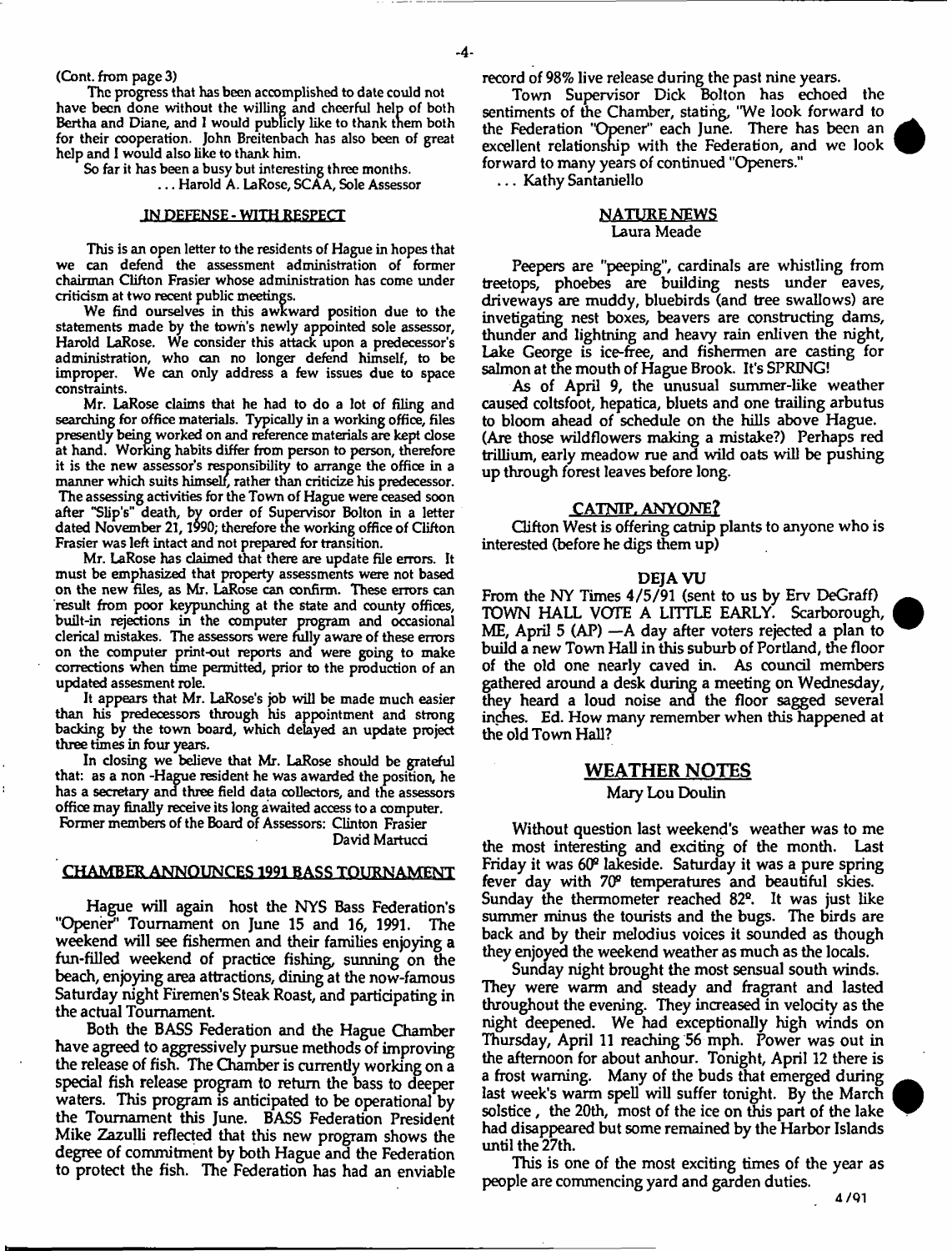# HAGUE VOLUNTEER FIRE DEPARTMENT

#### Wendy Heritage

**With summer just over the fbrseeable horizon and the onset of school summer vacations plus extended outdoor activities, we'd like to cover some of the emergencies we may encounter.**

**Let's begin with a look at our children and some of the ''surprises" they may present to us. From the start, remember children are not "little adults", they are hurt easier and the extent of an injury or illness may be harder to detect. Not that every bump, bruise or sneeze will be life threatening, but neither should these same bumps, bruises or sneezes be ignored. Question your child about how they hurt themselves (the "mechanism of in injury") and how badly it really hurts. Is there loss of movement or pain to an arm, leg, hand, foot, or specific area of injury? Don't hesitate to call your family doctor or go to the emergency room. With a child it is always better to be safe than sorry.**

**This is also the time of the year for colds, bronchitis, asthma and the onset of allergy season. An infant or child can have the same breathing problems as an adult and with the weather as undecided as it is, colds and bronchitis are not uncommon. But, there are certain additional problems that are common in children. # 1 - croup-caused by any number of viruses, it causes** inflammation (or swelling) of the back of the mouth, throat and **into the bronchial tubes. This may follow a cold or other respiratory infection. A seal-like bark sounding cough will develop as well as difficulty in breathing. #2 Epiglottitis - this is usually a bacterial infection that causes swelling of the spiglottis (the flap of tissue that closes over the wind pipe when sw allow ing so food or liquids do not enter the lungs) and may cause a partial or complete obstruction of the windpipe. There will be a sudden onset of high fever and difficulty swallowing; • )often the child will drool to avoid swallowing. DO NOT force the child to lie down. With any incident involving a child's illness or injury, try to remain calm. Panic, stress, excessive worry by a parent or loved one is easily transmitted to the child** and will only make handling or treatment more difficult for **everyone involved.**

**Please, with children, do not rely on home remedies for accidents or illnesses. If there is any question about your child's health or well being, call your doctor, see the doctor in the emergency room, or call 9 -1-1 for an ambulance.**

**N ow a quick discussion on common heat related emergencies.**

**1 . Heat Cramps - recognized by severe muscle cramps (usually legs and abdomen), exhaustion, sometimes dizziness or fainting. Move the person to a nearby cool place. Provide liquids such as Gatorade or lightly salted water. Massage cramped m uscles firmly. If little or no improvement is noted, call your doctor or call 9-1-1 for an ambulance.**

**2. Heat Exhaustion - recognized by rapid, shallow breathing, weak pulse, cold and clammy skin, heavy perspiration, body weakness and dizziness. Move the person to a nearby cool place if possible. Keep person resting. Remove enough clothing to cool person down without chilling (watch for shivering). Provide fluids (as in #1). Call your doctor or call 9-1-1 for an ambulance.**

**3. Heatstroke - by far the most serious, recognized by deep breaths then shallow breathing. Rapid, strong pulse then rapid weak pulse. Dry, hot skin, loss of consciousness is possible. Seizure of muscle twitching may be seen. Call 9-1-1 for an ambulance immediately! Keep patient cool in any manner and try to remove from sun or heat source. Remain calm and stay** ^^feithperson until help arrives.

**These are basic emergencies that can be avoided by** following your own common sense. If work, chores or play can **be done early in the day or late afternoon to evening when temperatures are cooler, by all means do them then. If work, chores or play are scheduled for the hottest part of the day**

**remain well hydrated by replacing fluids lost by sweating, rest often and be aware of any symptoms that may occur.**

**• The ambulance squad and fire company arc here for your** use, do not hesitate to call us when there is a problem. We **cannot replace your doctor or the hospital but we can be relied upon for assistance. Never hesitate to call with a problem or a queston; we'll always give our best.**

## L GPC HEARING- RECREATIONAL RULES

Lake George Park Commission will conduct a public hearing on Tuesday, April 23, 1991, 7:00PM, Bolton Town Hall, Route 9N, Bolton Landing on proposed amendments to Lake George Park Regulations relating to "Recreational Activities" on Lake George and establishing Special Navigational Rules. Written public comments are given equal weight to oral statements and can be submitted to the Commission office any time prior to April 26,1991.

LGPC's regular monthly meeting will be held on Thursday, April 18 at 10AM at the Lake George Town Center, Old Post Road, Lake George, NY.

These meetings are open to the public and all interested parties are invited to attend.

## EXTENSION ON LANDFILL CLOSING

On March 29, 1991 DEC notified Supervisor Bolton that a six month extension was granted to the closing of the Hague Landfill. This puts the date for stopping the<br>landfilling of solid waste at October 1, 1991. This landfilling of solid waste at October 1, 1991. announcement came after months of lengthy negotiations involving Town Supervisors, County and Town Attorneys, and DEC.

DEC still requires that a dedicated fund be established to be used toward the cost of capping the site. After negotiations, the state has allowed that some of this fund can be used toward solid waste operations. This brings the state mandate more in line with Hague's planned budget for landfill operations in 1991.

Hague compactor bags and disposal tickets will be available at the Community Center beginning April 15 during normal Town hours. Use of bags and disposal tickets will begin on April 22. For further information, contact John Breitenbach, Jr. at 543-6161... JBJr.

## NEW ART EXHIBIT AT HANCOCK HOUSE

A students' art exhibit is now on display at the Hancock House Art Gallery in Ticonderoga. Students in grades 7-12 in Tieonderoga High School, Tieonderoga Middle School, Willsboro Central School and Moriah Central School are displaying their works.

A reception was held on April 13 for the artists, their teachers and the general public. The exhibit will be on display through April 27. The public is cordially invited to visit the museum and gallery Wednesdays through Saturdays; from 10AM to 4PM.

DONT FORGET TO GET YOUR TICKETS TO THE GLENN MILLER ORCHESTRA CONCERT TO BE HELD MAY 28TH AT THE TICONDEROGA HIGH SCHOOL AUDITORIUM. RESERVED SEAT TICKETS ARE NOW ON SALE AT RADIO SHACK, TICONDEROGA AT \$15.00 EACH. 4/91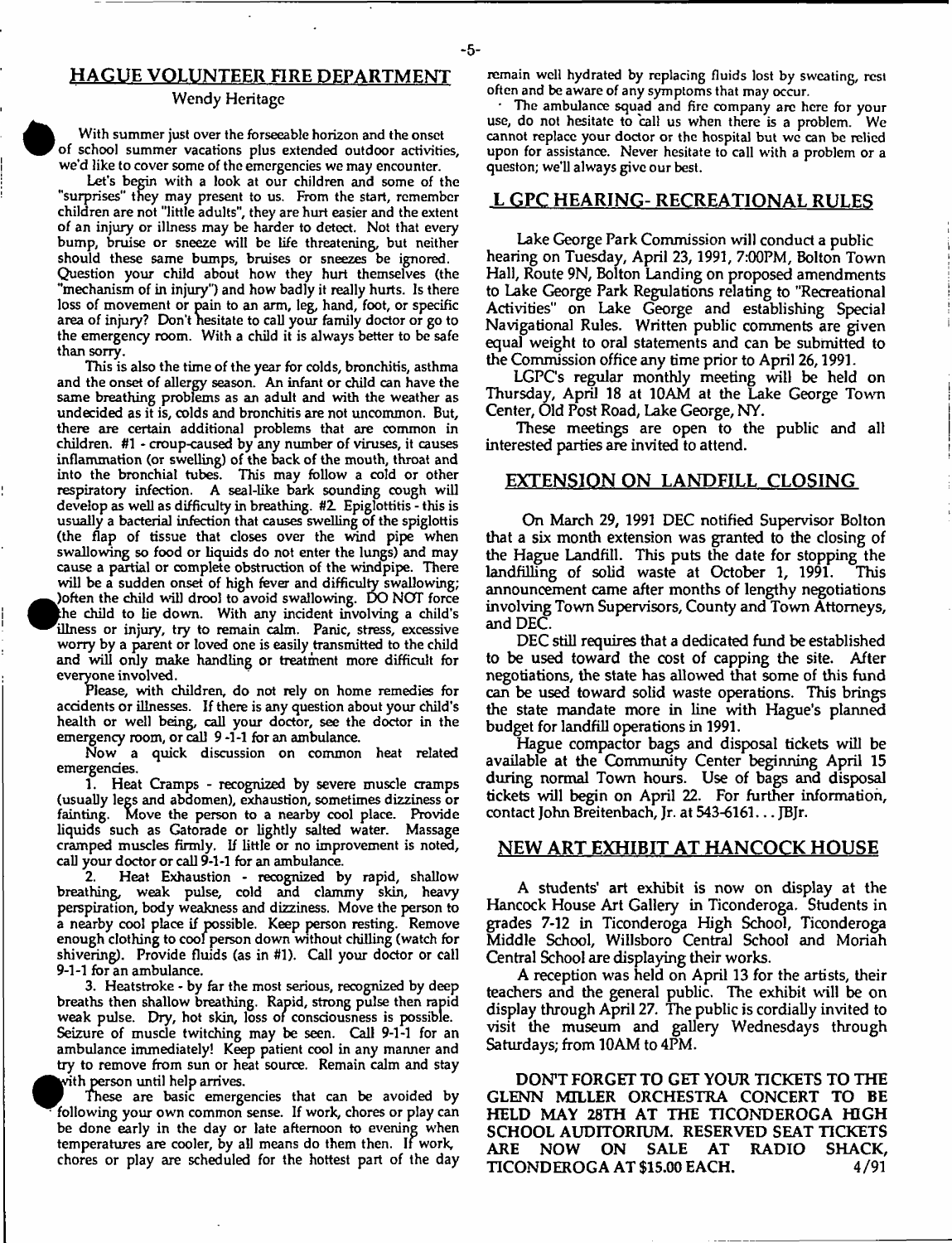One of our local boys who has been serving in the Persian Gulf has written to us on March 4 as follows: *Tear Mrs. Henry:*

*I am writing in regard to the Hague Chronicle I recently received.* 

*Being in the military and on the move a lot you don't get a lot of* news from the old home town. The Hague Chronicle isn't the New York *Tunes But I enjoyed it more than if it had Bun the Times. I didn't miss a Word, they all were read*

*iMail here is far and few Between and the Best morale Booster to all* soldiers here. By publishing my address, I have received many letters. *Thankjyou.*

*It looks likf things here are about over, ft's just a matter of cleaning it all up now.*

*So in a few days we'll Be leaving here and returning to Saudi Arabia. W ith any luckwc'UBe in the V S . By the 1st of May.*

*Throughout this entire ordeal fve learned, Td do it again!*

Again, thanks for the paper and let the town know I appreciate *their support. Sincerely, /s /T d f rosier*

We received another letter from Robert L. and Page Bancroft, Amherst MA and summer residents of Silver Bay, dated March 13. This is in response to the letter from Brian Batease which was published in the February issue: *Tear friends:*

*When 1AC 'Brian Batease was in the Middle Tost writing the letter that you experpt* **in** *the TeBruary Hague Chronicle, he had a concern that, at least for the short run, has proved groundless. Almost ad Ammcans-mayBe 90%* **\*\*** *supported the Q ulf war, and there w ill Be no* coolness in the reception of returning members of the armed services.

*Vietnam was different; opposition had time to grow as the television Brought scenes o f the rial war and we Became aware o f 'Body* counts', chemical spraying, and hundreds of young Americans missing in *action or coming home dead or disabled. More and more of us learned to hate everything about the Vietnam War.*

*V S . citizens' reaction to the Qu£f war has Been in extreme contrast* to what they came to feel about Vietnam. This latest war was quick, the *cost in V S . Hoes was considered small (unless you Were counting someone you loved who did not survive), and il was seen as an unquestionable military victory all the way.*

*A further explanation for the very small opposition to President Bush's war policy is that, according to recent surveys, not even one* quarter of us knew many background facts. And the less we knew, the *surveys tell us, the more likpfy we were to Be pro-war. Had we known, for example, that the U.S. helped build the power of Saddam Hussein and that our ambassador to Iraq gave Saddam a green light to invade JQiwait, we could have had our doubts. We might have joined protest demonstrations, which were not against the troops as Brian Batease thought, But against the making of the war.*

Sooner or later the whole story of the attack and what led up to it will reach the consciences of a wider American public; then many more of us will be burdened with the unbearable horror of what we have done to our earth and to tens of thousands of its people. When that time comes, *Americans must continue to Be friendly, supportive, and respectful toward their friends and neighbors who are home from the Qulf War.*

*Sincerely, /s f Tagt Bancroft, %pBtrt L. Bancroft* Ed: Since this letter was written some of the points have been clarified in news broadcasts.

Recycling Tip: Take your own bag (canvas, plastic, paper, etc.) shopping with you.

# LETTERS TO THE EDITOR WARREN/WASHINGTON COUNTY MEDIATION SERVICES

 $-6-$ 

Warren/Washington Mediation Services plans to expand its panel of volunteer mediators by conducting a 25 hour training in community mediation skills.

Training will be held the evenings of May 14, 17, 23 and the days of May 18 and May 19. The training will be conducted according to guidelines furnished by the Office of Courts Administration, which sponsors the program.

Mediation is a private, confidential, and informal process which brings people in disagreement together with an impartial mediator to discuss and clarify misunderstandings. Mediators do not render jedgements, assign blame, or establish guilt. Their role is to facilitate communication so that a clear understanding of the issues are achieved. In addition, mediators act as neutral third parties, discussion leaders, and facilitators.

Anyone interested in making application to attend the training should call 1(518) 793-3587 (Mon., Wed., Frid.) or (518) 642-1237 (Tues., Thurs.)

# WILDERNESS EXPLORATION TRIP

The Cornell Cooperative Extension 4-H Program in Warren County is conducting a four day 4-H Wilderness Exploration Trip on July 16-19. This trip is open to any Warren County youth, 14-48 years of age. The group will be canoeing from Long Lake to the Raquette River Canoe Access Site near Tupper Lake. The cost of the trip is \$20.00 per participant.

The trip is designed to give youth basic knowledge of the Adirondack environment, including its forest and wildlife. Low Impact camping is stressed, developing in youth an attitude that they are part of, and not apart from the environment in which they five.

Activities on the trip will include woodslore and safety, identification of forest trees and wildlife, compass and map skills, improving canoeing skills, fishing and swimming.

The trip is well chaperoned, and is under the leadership of an experienced, licensed NYS Adirondack Guide with certification in Red Cross Advanced Lifesaving and as a NYS Emergency Medical Technician.

To pre-register, or for information, contact the Cornell Cooperative Extension Office, Schroon River Road, HCR 02, Box 23B, Warrensburg, NY 12885. (Phone: 623-3291 or 668-4881).

## GIFTS RECEIVED BY HAGUE MUSEUM

The picture of the Hague Hunting Club given by Clifford and Betty Decker has been framed by Frank Koenig and will be on display.

From Mr. Meola: two Arts Fair posters painted by Sharon Meola.

A record player formerly used in the Music Room of the Hague Central School.

A beautiful pillow top done by Bessie West around 1920 has been made into a pillow and is in the lobby display cabinet. Jackie Amber did the work for us. The cover is made of miniature Turkish rugs that came in package of Hassen cigarettes.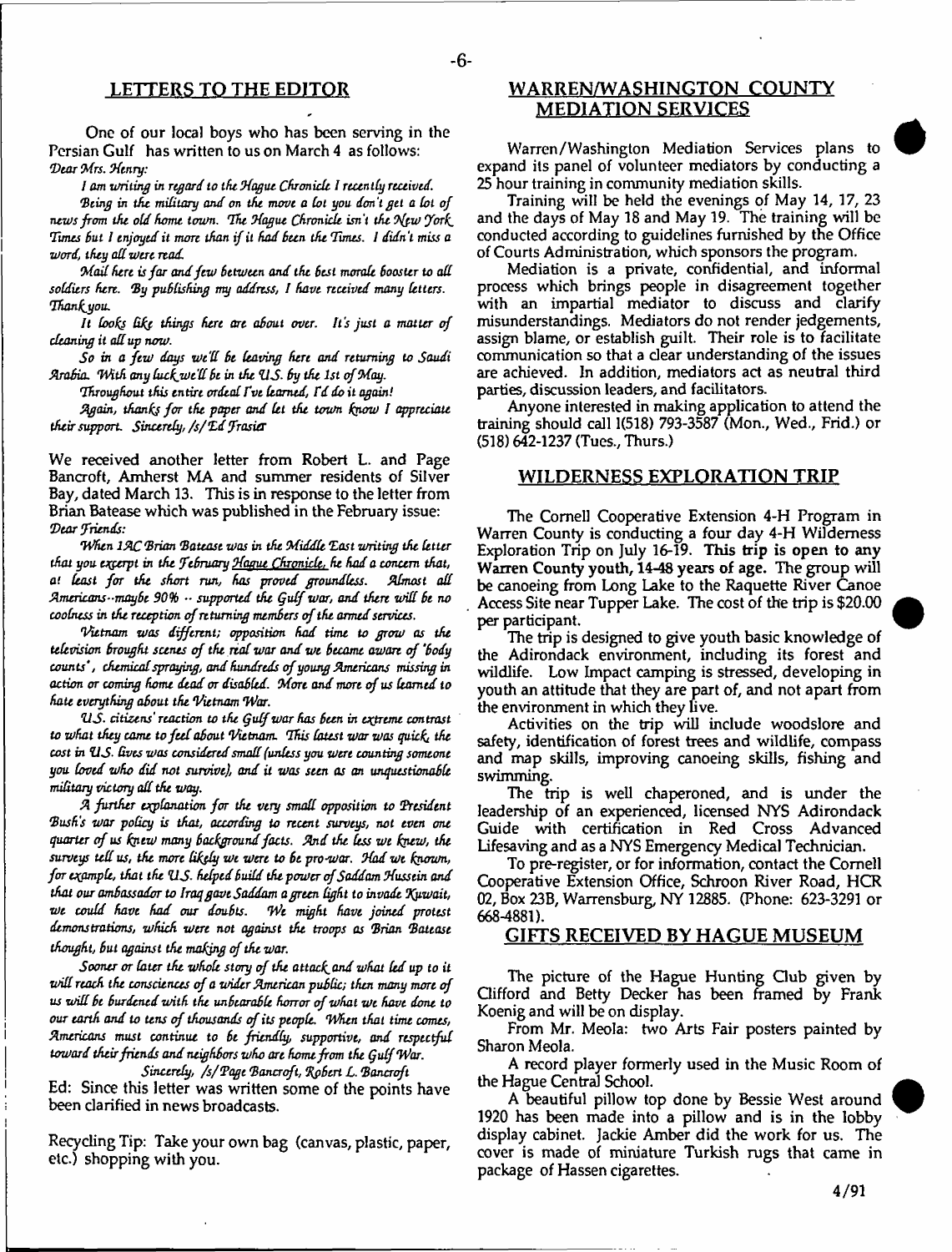# TONGUE MT. CLAIMS ANOTHER LIFE

On Saturday, April 6 a 29-yr. old Schenectady man lost control of the motorcycle he was riding on Tongue Mt. He was one of three cyclists heading north on Rt. 9N when he drifted into some loose sand on the shoulder of the road. He apparently bled to death from a leg wound. This was the second day the victim had owned the cycle.

# CORNELl/S LAWN-CARE ADVICE

Spring is the best time to test soil. It should be done every two or three years and taken to a garden center or cooperative extension office to find out what kind of fertilizer is needed and whether the soil's pH should be corrected. Grass grows best when soil has a pH reading between 6.0 and 7.0.

Early spring is also a good time to apply a crabgrass herbicide, just when the forsythias drop their blossoms. Dandelion control, on the other hand, is most effective in the fall.

Mow the lawn when it is between two and three inches high, and don't cut the lawn shorter than two inches. Giving the lawn a "crew-cut" may promote weed invasions and roots that are more susceptible to insects, diseases, heat and drought.

Allow clippings to remain on the lawn, which not only recycles nutrients but can also reduce fertilizer needs by one-third.

Don't overwater your lawn; water is precious and too much watering may promote leaching. Lawns need l-1/2" to 2" of water per week during the midsummer. Shortages in rainfall should be supplemented with lawn watering. Water the lawn three to four times a week until this amount is reached... Cornell Univ. News Service *i*

# **LAKE GEORGE PARK ASSOCIATION**

The LGA has published a pamphlet entitled "Who's Doing What To Protect Lake George?" It is a guide to area conservation groups and government agencies. The pamphlet indudes the LGA, the LGA Fund, the L. G. Park Commission, the L.G. Basin Land Conservancy. Warren County Lake Affairs Committee, and Boat Patrols - their addresses and their functions.

The pamphlets are available at the LGA office, P.O. Box 408, Lake George, NY 12845.

# SILVER BAY ASSOCIATION NEWS

The 91-year old Inn at the Silver Bay Association is undergoing major restoration. The 209-bed inn built by Silas Paine as a private hotel in 1900 became the main guest quarters for the non-profit conference center when it opened in 1902.

Approximately \$500,000 will be spent over the next ^T ew years to improve the facility while restoring its ^V ictorian character. Renovation of two guest room floors and the porch which wraps around three sides of the structure have begun. The second floor of guest roms will be gutted to create nine rooms with private baths. On the third floor, public bathrooms/shower rooms will be upgraded and guest rooms will be restored using period fixtures, furnishings and finishes.

The inn will operate routinely and service to conference groups won't be affected during the work. The center also has guest accommodations for 400 persons in other facilities on the campus.

Silver Bay was chartered 89 years ago by the State of New York as a Christian Conference and Training Center. Silver Bay is also a Young Men's Christian Association, part of an international movement 147 years old and active in nearly 100 countries.

The International Leadership Conference is an international visitation program bringing 220 students at a time for a ten day tour in the U.S. come from universities and training institutes in the Soviet Union. The group includes faculty and The group includes faculty and administrators from the represented universities, members of Soviet media and occasionally a representative from a city council or other local governing agency co-sponsoring the program.

The purpose of the visit is to give the future leaders of the Soviet Union, at a time when there is significant unrest and prospects of great change, first hand exposure to life in the U.S. There are also extensive discussions of spiritual values and beliefs with an emphasis on the unification principle. They are intelligent, articulate young people clearly capable of making up their own minds.

While the Unification Church, through its Unification Principle, presents a worldview that is overly simplistic to many, and exercises practices that are foreign and suspect to Westerners, it is recognized as a legitimate religion by the State and as such has the same rights of access to the Silver Bay campus as other religions. Silver Bay does not endorse the beliefs or values of a group by hosting it.

The oppportunity to host hundreds of students from the Soviet Union does allow us to witness, as Christians, to our faith through serving others and to give a large number of Soviet students a dose view of a spedal place and people, those of Hague and the Adirondacks. Many friends in Hague and Tieonderoga have seen the students walking on 9N during their recreational periods. It is a Soviet tradition to walk for exercise and social time together. They enjoy meeting Americans and taking with them and have appredated the chance to visit with folks here... .Mark Johnson, Silver Bay Executive Director

# SMALL POST OFFICES. BEWARE!

In an article in the NY Times, March 9,1991, the small town of Washington, CT which is composed of several small villages, each with its own post office, has been told that the Post Office Department plans to build a huge new facility that is within walking distance of precisely nothing! The current post offices are within walking distance of stores, churches, doctors' offices, etc. They are a community gathering place . The postal employees know when people have not picked up their mail and find out if they are o.k. In Hague you can always find someone who would pick up your mail for you, or carry it out to the car, if you were temporarily incapacitated. In Washington they justified the closings by saying that the one post office is jammed with mail (because the Postal Service is directing three zip codes into it for sorting!) and that the other station is not making money (because more than (Cont. on page 8) 4/91  $(Cont. on page 8)$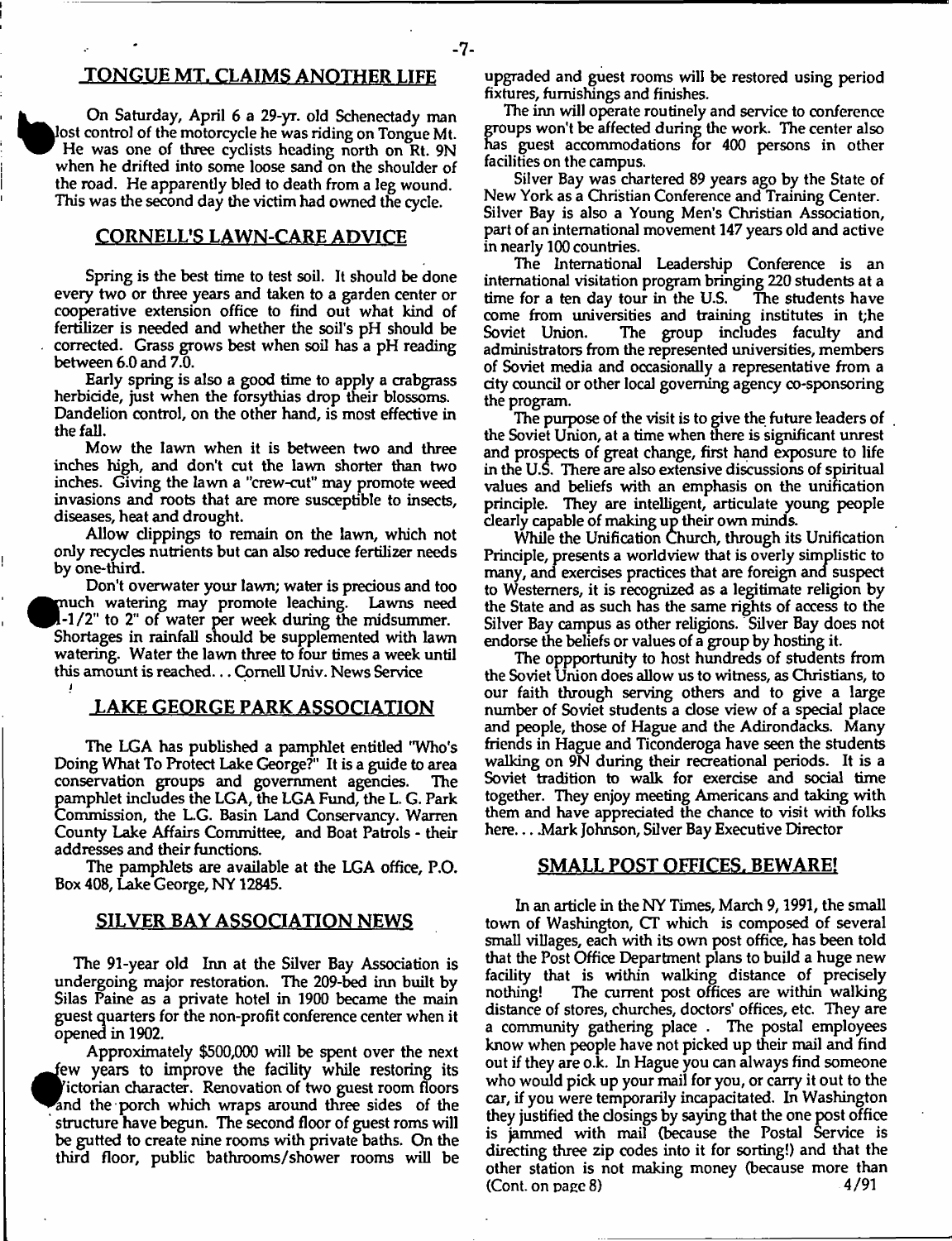Post Offices (Cont. from page 7)

\$150,000 in annual bulk mailing fees were diverted from it. The article points out a warning to other small towns. "Watch for changes in your postal service. BVeware of a tiny ad in the newspaper about available facilities. The U.S. Postal Service is out there waiting to rip the heart out of yur town so that they can build a pseudo-efficient facility miles away in an abandoned cow pasture."

If you hear that this is happening (Moriah has already lost one post office), perhaps the time has begun to fight. Addresses for letter writers:

Mr. Reginald Poulin, Director of Field Operations GMF, 30 Old Kamer Rd., Albany, NY 12288-998 with a copy to Postmaster General Anthony Frank, 475 L'Enfant Plaza, S.W., Wshingotn, D.C. 20260-6333.

## **VETERANS' AFFAIRS**

If you are a veteran with a service-connected disability rated 40 percent or greater by the VA, you can enjoy the sport of fishing with a free fishing license. To qualify, a veteran has to provide proof of his or her current 40 percent or greater disability rating

There are others also who can fish New York's waters without spending \$9.50 for a license. New Yorkers in the military and stationed outside the state can fish without a license as long as they are home on leave for no more than 30 days.

Also, veterans in VA medical facilities in NYS are eligible to fish free of charge. NY's disabled veterans those with a 40% or greater disability - also can obtain a NYS "Access Pass" that allows them to use, free of charge, facilities operated by the NYS Office of Parks and Recretion and the DEC.

To honor military men and women stationed in Hawaii during the Japanese attack on Pearl Harbor, Congress is issuing a special medal to commemorate the 50th anniversary or the "Day of Infamy".

Service personnel in Hawaii on Dec. 7, 1941, and certain civilian employees of the War Dept, and Navy Dept, who were killed or wounded in the attack, or their survivors, are eligible for the Pearl Harbor Commemorative Medal.

Applications for the medal can be obtained from the State Veteran Counseling Center at Warren Co. Municipal Center Annex, Lake George, NY (518) 761-6343 or through a toll-free number, 1-800-545-4052, which has been established by the Dept, of Defense.

The bronze, one and one-half inch commemorative medals, produced by the U.S. Mint, will be presented to qualified individuals by members of Congress.

## ADIRONDACK COUNCIL SUPPORTS LOCAL GOVTS. IN STATE TAX FIGHT

The Adirondack Council expressed its strong opposition to a budget to be submitted on behalf of the governor to dramatically reduce state tax payments to local governments for state-owned lands.

'The so-called 'transitional assessment' bill would save the state millions of dollars over the next several years," said AC spokesman, Bernard C. Melewski. "But it would cripple local towns and school districts and drive local taxes up dramatically.

"On some lands, the state has been paying more than

its fair share of taxes," Melewski said. "But kicking the chair out from under local taxpayers is not the way to solve this problem."

Due to a recent reassessment of state-owned lands within the Adirondack Park, tax bills are expected to decline on many of those properties. Under the current system, the state would gradually (over a period of years) lower its tax payments until they reached the newly set tax level. That gives local governments time to adjust their budgets.

The proposed bill would eliminate the transition period and allow the state to drop its tax payments immediately to the new level.

The Adirondack Council opposed a similar bill in 1990.

# NATIONAL MUSEUM OF RACING

"Equine Images '91" opens the Spring season at the National Museum of Racing and Hall of Fame in Saratoga on Friday, May 17,1991. The second annual student art show runs in the Museum's Special Exhibition Gallery through June 3,1991. Saratoga Springs Junior and Senior High Schools students will display in four categories: Photography, Sculpture, Painting and Drawing.

The exhibition is open free of charge in the Special Exhibition Gallery.

## REDUCE YOUR STORMWATER PROBLEM

Fom LGPC come the following suggestions:

1. Avoid the use of fertilizers and pesticides - lawn fertilizers also fuel aquatic plant and algae growth.

2. Limit area of impervious surfaces on your property. Use gravel in place of blacktop for driveways and permeable surfaces for patios and sidewalks (consult your material supplier for various permeable masonry products).

3. Store or dispose of lawn clippings where they won't be washed into a stream or water body. Clean up wastes from domestic animals.

4. Limit use of winter sand and salt to melt snow and ice dean up residue as soon as possible.

5. Limit your disturbance of natural conditions. Save trees and natural cover whenever possible.

6. If you are building, be sure the contractor has written plans to provide for erosion and sediment control. Help is available form your County Soil Conservation Service.

7. Avoid using strong chemicals or detergents when washing houses, cars, boats, etc. Wash cars on lawns rather than in streets or driveways.

8. Recyde or dispose of all used automotive fluids properly. Don't drain used oil into stormsewers.

9. Route, direct or channel stormwater to areas where it will be retained and absorbed by the soil.

10. Support community plans to improve stormwater management.

A curious bird siting at the tip of Lennis Lenape Island, *its long white necf^curving & raffing in the waters as the ice Brofe out As waveschumed and the winds Bfew, the red cascade down the Cong white necf^was discovered to Be a red & white Buoy that had Been pinned down under the ice during the tahe winter freeze! Bdg 4/91*

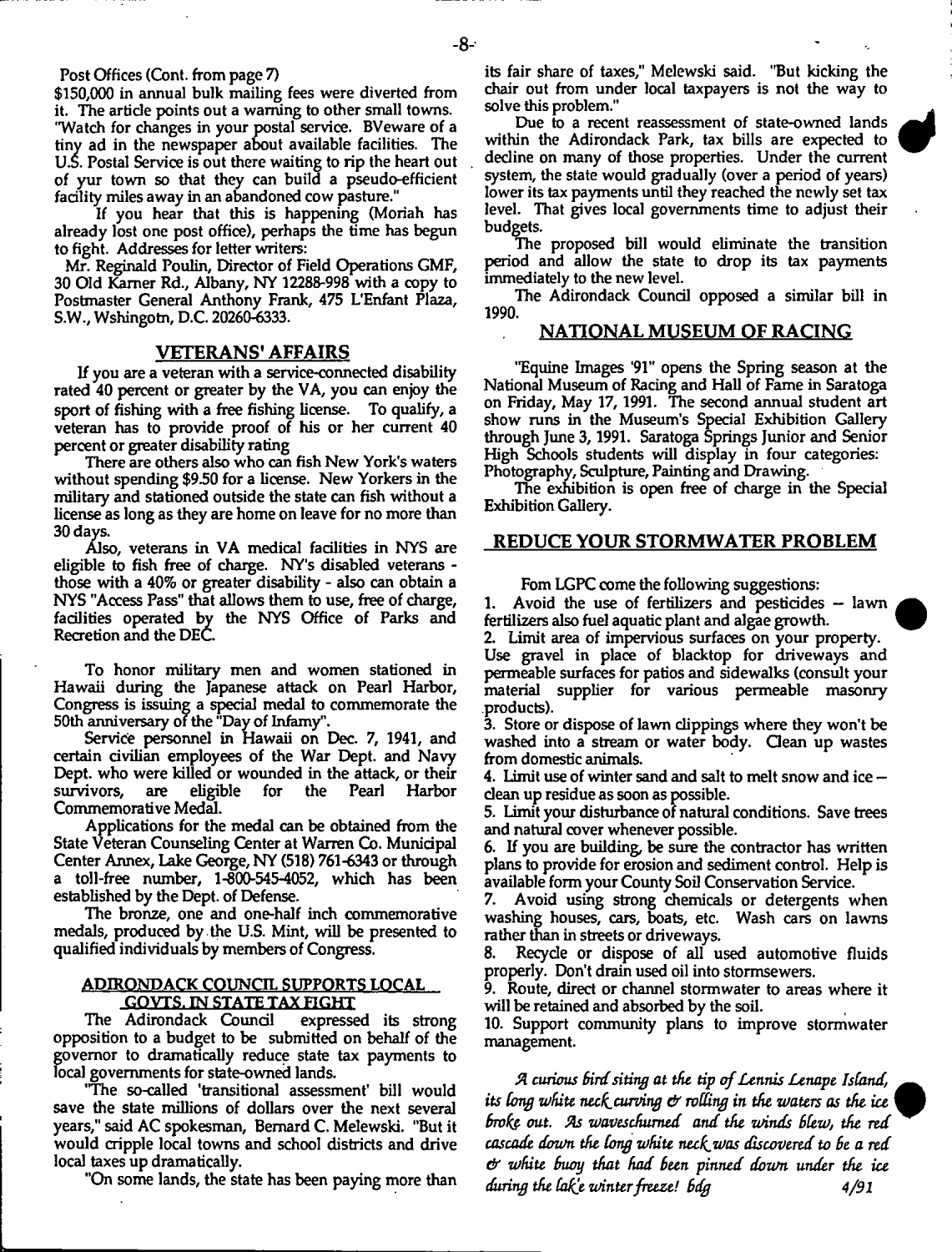# **SOUNDINGS**

BORN - A girl, Kara Rene, to Shirley and Andrew Cox, Dodd Hill Rd, Hague, on March 7, 1991. Grandparents are Mr. & Mrs. Howard Davis.

 $\bullet$  $\frac{1}{2}$  Boxner - A girl, Jamie Rita, to Tom and Ann Snow on March 17 in North Adams, MA. Grandparents are Barb and Tink Snow, Hague.

BORN - A girl, Elizabeth, to Jessica (Morris) and Don Clendaniel, Detroit, MI on March 29. Grandparents are Rev. and Mrs. Kenneth Morris, Hague.

DIED - Dr. William Vilardo, 76, a physician/surgeon for forty-four years in Tieonderoga, on March 20 in Tieonderoga. He is survived by his wife, Helen (Beers), four sons, two daughters and thirty grand children.

DIED - George A. Ostrander 78, Route 8 Hague, formerly of Bergenfield, NJ, on April 2 at Moses Ludington Hospital.. He is survived by his wife, Irene (Tricka) four sons, a step-son, 15 grandchildren, six great-grandchildren and one great-great grandchild.

ELIZABETH DeFRANCO, daughter of JoAnn and David DeFranco, Hague, has been named to the Champlain Valley Athletic Council All-Star Gymnastics Team for the third consecutive year. "Liz" has been a member of the Sentinel gymnastics team for the past four years.

^KLAURA MILLER, daughter of Mr. & Mrs. John A. Miller, Yonkers, NY and Silver Bay, will graduate May 26 from Cornell University as a Gvil Engineer.

At the recent D.W. Griffith Film Awards presented in NYC by the National Board of Review of Motion Pictures, John DeGraff was Associate Director and Producer. The D.W.Griffith Award for motion picture excellence is the oldest award in motion picture history, named for the early film director, David Wark Griffith.

A special April issue of BUSINESS WEEK magazine will feature a section celebrating the centennial of Carnegie Hall. Bill DeGraff is Director of this special commemorative section. A history of Carnegie Hall together with articles by leading musicologists and personalities will be featured in this April issue. Both Jack and Bill DeGraff are sons of Mr. & Mrs. Erv DeGraff, Hague.

## FOURTH MARKING PERIOD HONOR ROLL

The following Hague students attending Tieonderoga High School have been listed on the honor roll for the fourth marking period:

First Honors: ELIZABETH DeFRANCO, TONY DeFRANCO, CAROLYN DYKSTRA, MICHELLE WATERS, VICKI WATERS

 $\bullet$ econd Honors: ALISON LaCOURSE, RICHARD COBB, ISA COBB, JENNI OWENS, KELLY YAW.

In the spring a Goelier iris changes on the burnished dooe; In the spring a young man's fancy lightly turns to thoughts of love. . .

## SPRING SPORTS ROSTER

The following Hague students are participating in the spring sports program at Ti High School:

Varsity Baseball, Daniel Dorsett; JV Softball, Elizabeth DeFranco, Lea Porter; Girls' Track, Allison LaCourse; Boys' Track, Tony DeFranco. GO TI GO!

Jessica Ward is competing in Modifed Softball at the Middle School.

### MLH FACING BIG PROBLEMS

Moses Ludington Hospital in Tieonderoga is facing a possible closing unless the Board comes up with a financial plan which will be acceptable to the state Dept, of Health, the federal Dept, of Housing and Urban Development and the Dept, of Health and Human Services. A meeting to present this plan is scheduled for April 16.

Mr. William Philion, interim administrator for the hospital has been leading the fight to save the hospital for the past six months. He held the position of chief administrator at the Glens Falls Hospital before his retirement and is now employing his experience and expertise in the field toward die hospital's survival, and all as a volunteer! President of the Board Kay Gunnison said "The whole community should be thanking him for working to keep health care in the community." The Chamber of Commerce has been promoting a letter writing campaign to help with the meeting on April 16.

The six children of Doctor Vilardo have written an appeal as follows:

SAVE OUR HOSPITAL:

On March 20,1991, our father, Dr. William Vilardo, a long time Tieonderoga physician and community activist, died at the age of 76. *The* last 44 years of our father's life was unselfishly devoted to his medical practice and his advocacy of the Moses-Ludington Hospital. It is ironic that this hospital which he so energetically suppported during his career may die with him.

We have learned that the state has given Moses-Ludington a month to get its financial house in order, otherwise it will be dosed. The continued operation of the hospital will require good management on the part of the hospital administration, but more importantly, it needs to be actively used and financially supported by the community. Good wishes alone will not guarantee its survival.

Some of us live in larger communities where medical care has become impersonal and time consuming and we are envious of the type of medical care that is readily available in Tieonderoga. It is often said that people do not appreciate something they possess until they lose it. If Moses-Ludington is lost, the Tieonderoga community will be the poorer for it.

The vitality of the community and the level of available medical care depends to a great extent on the viability of the hospital. There will be more incentive for good doctors to come to the Tieonderoga area if they know they can avail themselves of a well-staffed hospital.

Before it is too late, we urge the people of Tieonderoga and the surrounding communities to do all in their power to save this much needed institution.